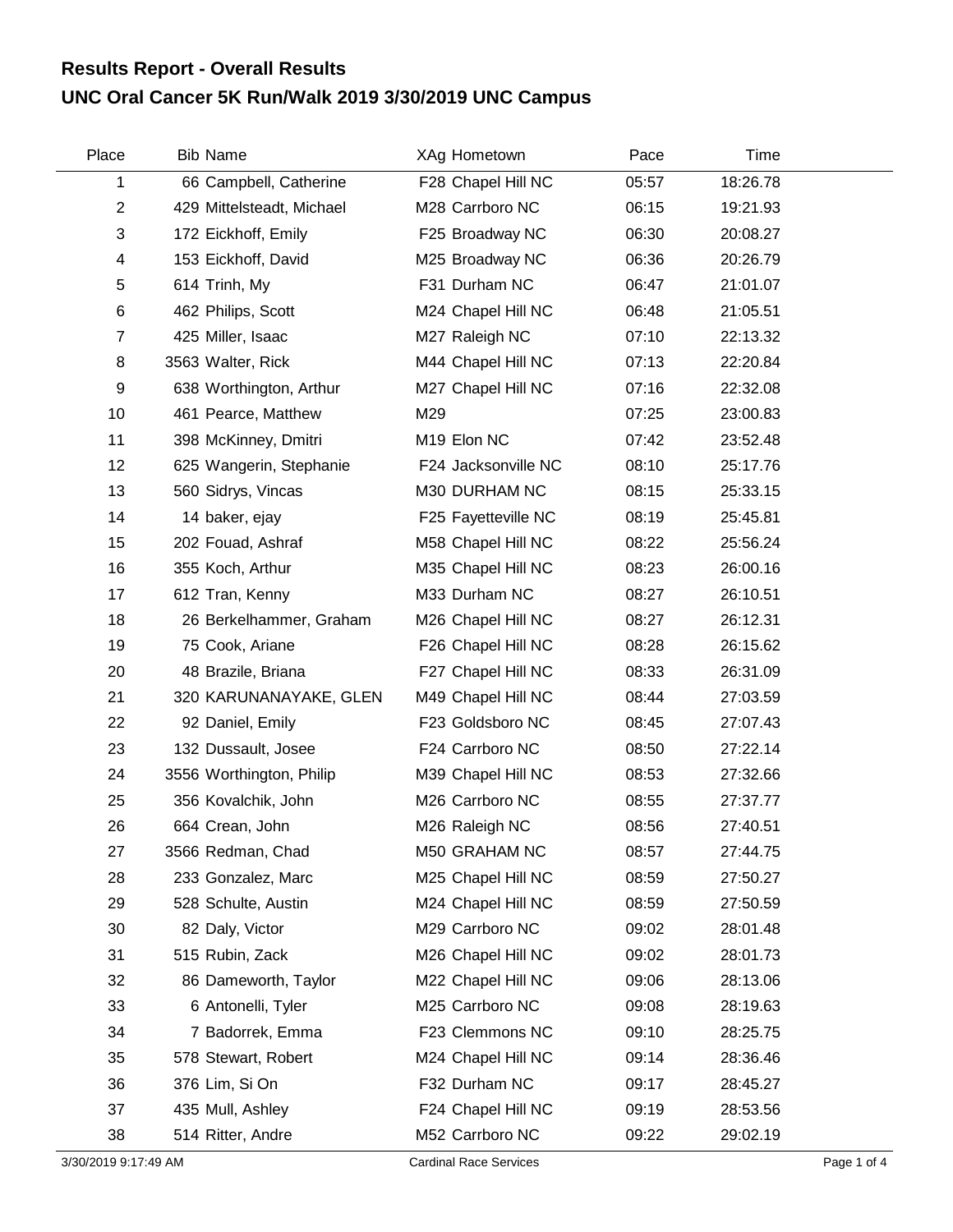| Place | <b>Bib Name</b>        | XAg Hometown         | Pace  | Time     |  |
|-------|------------------------|----------------------|-------|----------|--|
| 39    | 5 Andreas, Josh        | M30 Durham NC        | 09:25 | 29:10.56 |  |
| 40    | 453 Davis, Michael     | M26 Chapel Hill NC   | 09:32 | 29:34.52 |  |
| 41    | 231 Goco, Norman       | M49 Carrboro NC      | 09:35 | 29:43.48 |  |
| 42    | 587 Tellez, Montserrat | F50 Carrboro NC      | 09:35 | 29:43.49 |  |
| 43    | 357 Krulikas, Gintaras | M29 Wilmington NC    | 09:36 | 29:44.13 |  |
| 44    | 498 Ramos, Jimena      | F22 Durham NC        | 09:43 | 30:05.94 |  |
| 45    | 359 Landrian, Ivette   | F28 Carrboro NC      | 10:01 | 31:03.33 |  |
| 46    | 641 Zimmerman, Ryan    | M23 Chapel Hill NC   | 10:13 | 31:39.36 |  |
| 47    | 568 Smith, Kathryn     | F23 Chapel Hill NC   | 10:13 | 31:40.73 |  |
| 48    | 650 Zubillaga, Jana    | F23 Fuquay-Varina NC | 10:16 | 31:49.26 |  |
| 49    | 662 Zubillaga, Julio   | M27 Fuquay-Varina NC | 10:16 | 31:50.08 |  |
| 50    | 57 Brown, Dylan        | M25 Fayetteville NC  | 10:21 | 32:06.33 |  |
| 51    | 572 Stewart, Ellen     | F24 Chapel Hill NC   | 10:22 | 32:06.80 |  |
| 52    | 50 Broder, Natalie     | F23 Greenville NC    | 10:31 | 32:36.92 |  |
| 53    | 46 Bottoms, Alissa     | F26 Chapel Hill NC   | 10:42 | 33:10.99 |  |
| 54    | 308 Jackson, Gabrielle | F32 Durham NC        | 10:44 | 33:15.83 |  |
| 55    | 115 Dreitzler, Zack    | M22 Greenville NC    | 10:46 | 33:23.10 |  |
| 56    | 235 Greene, Danielle   | F36 Holly Springs NC | 10:47 | 33:26.50 |  |
| 57    | 47 Bottoms, Trent      | M26 Chapel Hill NC   | 10:48 | 33:27.38 |  |
| 58    | 315 Johnson, Yvonne    | F43                  | 10:51 | 33:38.98 |  |
| 59    | 312 Johnson, Lacey     | F <sub>12</sub>      | 10:53 | 33:44.07 |  |
| 60    | 639 Wright, Will       | M39 Durham NC        | 10:55 | 33:50.41 |  |
| 61    | 455 Pan, Olivia        | F25 Chapel Hill NC   | 11:03 | 34:14.00 |  |
| 62    | 289 Hughes, Grant      | M24 Chapel Hill NC   | 11:03 | 34:14.72 |  |
| 63    | 276 Hornock, Susie     | F57 Concord NC       | 11:11 | 34:41.09 |  |
| 64    | 133 Duston, Erica      | F31 Indian Trail NC  | 11:12 | 34:42.30 |  |
| 65    | 459 Pata, Jennifer     | F21 Chapel Hill NC   | 11:13 | 34:45.06 |  |
| 66    | 311 Jarrett, Leah      | F20 Mebane NC        | 11:13 | 34:46.43 |  |
| 67    | 28 Blazek, Carla       | F31 Chapel Hill NC   | 11:31 | 35:42.24 |  |
| 68    | 535 Shrestha, Poojan   | M33 Carrboro NC      | 11:41 | 36:13.59 |  |
| 69    | 506 Ransom, Deidra     | F38 Pembroke NC      | 11:50 | 36:40.15 |  |
| 70    | 437 Murrah, Valerie    | F67 Chapel Hill NC   | 12:25 | 38:30.38 |  |
| 71    | 445 Padilla, Ricardo   | M48 Chapel Hill NC   | 12:27 | 38:34.85 |  |
| 72    | 227 Girton, Andrew     | M32 DURHAM NC        | 12:28 | 38:39.17 |  |
| 73    | 228 Girton, Viktorija  | F33 DURHAM NC        | 12:28 | 38:39.31 |  |
| 74    | 3565 Bunce, Julie      | F54 Chapel Hill NC   | 13:07 | 40:38.55 |  |
| 75    | 3564 Bush, Amy         | F43 Mebane NC        | 13:09 | 40:44.99 |  |
| 76    | 663 Pozza, Jane        | F51 Carrboro NC      | 13:09 | 40:45.59 |  |
| 77    | 378 Mains, Jordan      | M28 Indian Trail NC  | 13:27 | 41:40.90 |  |
| 78    | 259 Hornock, Jeff      | M56 Concord NC       | 13:27 | 41:41.56 |  |
| 79    | 570 Stewart, Don       | M88                  | 13:29 | 41:47.42 |  |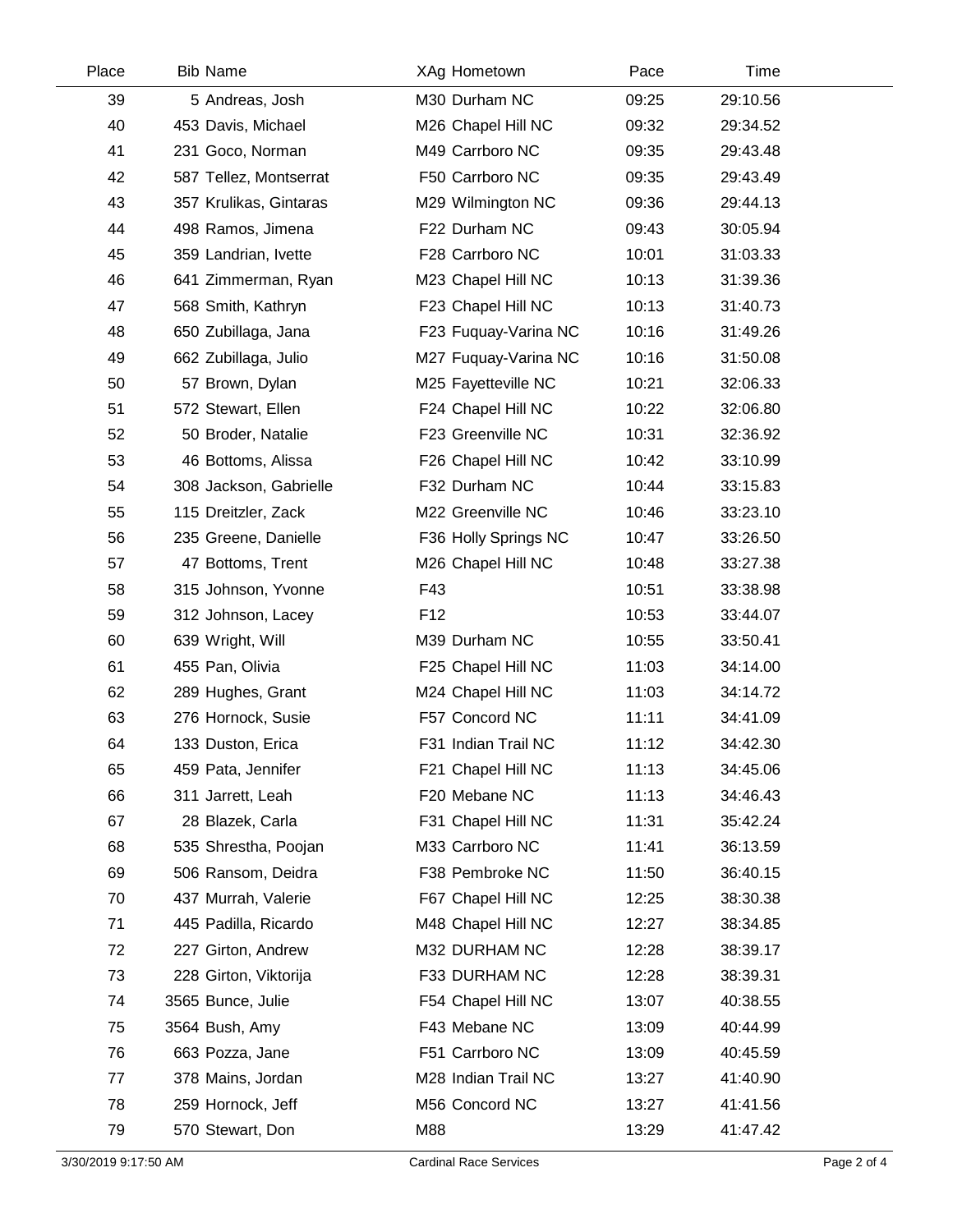| Place | <b>Bib Name</b>            | XAg Hometown         | Pace  | Time     |  |
|-------|----------------------------|----------------------|-------|----------|--|
| 80    | 573 Stewart, Jean          | F82                  | 13:35 | 42:07.86 |  |
| 81    | 346 Koch, April            | F35 Chapel Hill NC   | 13:46 | 42:40.84 |  |
| 82    | 22 Balcazar-Romero, Jasmin | F25 Apex NC          | 14:02 | 43:29.71 |  |
| 83    | 466 Pithan, Silvia         | F43 Chapel Hill NC   | 14:13 | 44:04.03 |  |
| 84    | 441 Nunes, Helena          | F9 Chapel Hill NC    | 14:13 | 44:04.41 |  |
| 85    | 443 Nunes, Mauro           | M45 Chapel Hill NC   | 14:13 | 44:04.68 |  |
| 86    | 440 Nunes, Antonia         | F11 Chapel Hill NC   | 14:14 | 44:05.86 |  |
| 87    | 590 Tellez, Santiago       | M23 Chapel Hill NC   | 14:27 | 44:48.20 |  |
| 88    | 65 Camacho, Stephanie      | F23 Chapel Hill NC   | 14:28 | 44:50.84 |  |
| 89    | 575 Stewart, Mindy         | F57                  | 14:51 | 46:02.13 |  |
| 90    | 222 George, Carol Jean     | F84                  | 14:52 | 46:05.87 |  |
| 91    | 243 Hannon, Meghan         | F25 Chapel Hill NC   | 15:05 | 46:46.20 |  |
| 92    | 565 Singer, Alison         | F26 Cary NC          | 15:06 | 46:47.97 |  |
| 93    | 463 Phillips, Jessica      | F19 Chapel Hill NC   | 15:23 | 47:42.75 |  |
| 94    | 257 Holmes, Emily          | F19 Raleigh NC       | 15:24 | 47:44.58 |  |
| 95    | 212 Gaddamanugu, Sriram    | M26 Raleigh NC       | 15:36 | 48:22.24 |  |
| 96    | 633 Wickham, Liz           | F26 Raleigh NC       | 15:36 | 48:23.02 |  |
| 97    | 382 Mallik, Nichol         | F39 Chapel Hill NC   | 16:14 | 50:18.56 |  |
| 98    | 215 Gautho, Morgan         | F24 Washington DC    | 16:19 | 50:34.73 |  |
| 99    | 229 Gobble, Mariah         | F20 Fuquay-Varina NC | 16:20 | 50:36.60 |  |
| 100   | 599 Thompson, Courtney     | F21 Charlotte NC     | 16:20 | 50:37.85 |  |
| 101   | 358 Krulikas, Margaret     | F29 Wilmington NC    | 17:03 | 52:50.66 |  |
| 102   | 4 Andreas, Ashley          | F30 Durham NC        | 17:03 | 52:51.98 |  |
| 103   | 558 Sidrys, Giedre         | F31 DURHAM NC        | 17:04 | 52:55.32 |  |
| 104   | 60 Brown, Emillie          | F <sub>20</sub>      | 17:16 | 53:31.29 |  |
| 105   | 56 Brown, April            | F46                  | 17:16 | 53:32.34 |  |
| 106   | 419 Miles, Sandra          | F56 burgaw NC        | 17:16 | 53:32.55 |  |
| 107   | 415 Miles, Jaimee          | F28 Chapel Hill NC   | 17:16 | 53:32.92 |  |
| 108   | 305 Ioan, Kelli            | F29 Durham NC        | 17:17 | 53:33.90 |  |
| 109   | 302 Ioan, Chris            | M31 Durham NC        | 17:17 | 53:34.45 |  |
| 110   | 431 Montoya, Jonathan      | M28 Chapel Hill NC   | 17:17 | 53:35.07 |  |
| 111   | 248 Holman, Valerie        | F29 Fayetteville NC  | 17:22 | 53:50.86 |  |
| 112   | 253 Holman, Victoria       | F28 Fayetteville NC  | 17:23 | 53:53.72 |  |
| 113   | 403 Melchert, Sydney       | F24 Cary NC          | 17:29 | 54:11.49 |  |
| 114   | 237 Groves, Christy        | F32 Apex NC          | 17:30 | 54:16.29 |  |
| 115   | 241 Groves, Zach           | M33 Apex NC          | 17:30 | 54:16.55 |  |
| 116   | 387 Manley, Matthew        | M33 Cary NC          | 17:32 | 54:19.68 |  |
| 117   | 383 Manley, Kelly          | F32 Cary NC          | 17:32 | 54:19.85 |  |
| 118   | 379 Mallik, Bobby          | M50 Chapel Hill NC   | 18:15 | 56:33.85 |  |
| 119   | 534 SHAH, RISHMA           | F45 Chapel Hill NC   | 18:15 | 56:35.86 |  |
| 120   | 3555 Daniel, Connie        | F61 Goldsboro NC     | 18:17 | 56:39.94 |  |